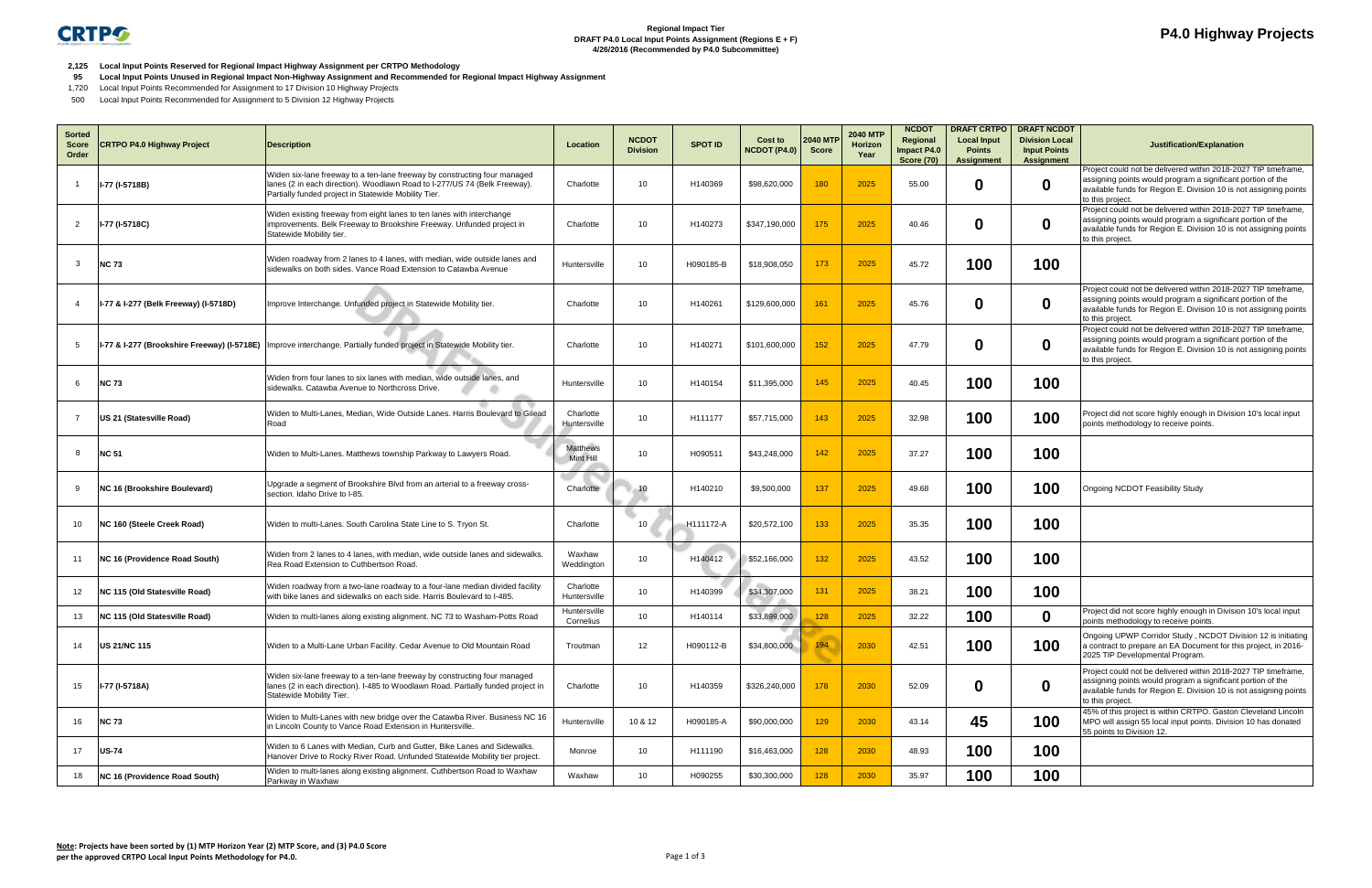

## **Regional Impact Tier DRAFT P4.0 Local Input Points Assignment (Regions E + F) 4/26/2016 (Recommended by P4.0 Subcommittee)**

## **P4.0 Highway Projects**

|                               |                                                                                             | <b>NCDOT</b><br><b>DRAFT CRTPO</b>                                                                                                               |                                        |                 |                |                     |                | <b>DRAFT NCDOT</b>         |                                  |                            |                                          |                                                                                                                                                                                                                                                                                                                                                                                                                         |
|-------------------------------|---------------------------------------------------------------------------------------------|--------------------------------------------------------------------------------------------------------------------------------------------------|----------------------------------------|-----------------|----------------|---------------------|----------------|----------------------------|----------------------------------|----------------------------|------------------------------------------|-------------------------------------------------------------------------------------------------------------------------------------------------------------------------------------------------------------------------------------------------------------------------------------------------------------------------------------------------------------------------------------------------------------------------|
| <b>Sorted</b><br><b>Score</b> | <b>CRTPO P4.0 Highway Project</b>                                                           | <b>Description</b>                                                                                                                               | Location                               | <b>NCDOT</b>    | <b>SPOT ID</b> | Cost to             | <b>2040 MT</b> | <b>2040 MTF</b><br>Horizon | Regional                         | <b>Local Input</b>         | <b>Division Local</b>                    | Justification/Explanation                                                                                                                                                                                                                                                                                                                                                                                               |
| Order                         |                                                                                             |                                                                                                                                                  |                                        | <b>Division</b> |                | <b>NCDOT (P4.0)</b> | <b>Score</b>   | Year                       | Impact P4.0<br><b>Score (70)</b> | <b>Points</b><br>Assignmen | <b>Input Points</b><br><b>Assignment</b> |                                                                                                                                                                                                                                                                                                                                                                                                                         |
| 19                            | I-77 General Purpose Lane Project (I-<br>4750AB)                                            | Construct one general purpose lane in each direction. Catawba Avenue to NC<br>150. Unfunded project in Statewide Mobility tier.                  | Cornelius<br>Davidson<br>Mooresville   | 10 & 12         | H090036-AB     | \$166,000,000       | 148            | 2040                       | 38.85                            | 0                          | $\bf{0}$                                 | Concerns about inaccuracy of the project cost estimate including<br>no compensation penalty. Concerns about inability to widen the<br>causeways. Assigning points would program a significant portion<br>of the available funds for Region F. Neither Division 10 or<br>Division 12 is assigning points to this project.                                                                                                |
| 20                            | <b>NC 150</b>                                                                               | Widen to Four Lane Divided Facility. NC 115 to NC 801.                                                                                           | Mooresville                            | 12              | H090503        | \$28,696,000        | 141            | 2040                       | 45.89                            | 100                        | 100                                      |                                                                                                                                                                                                                                                                                                                                                                                                                         |
| 21                            | <b>NC 73</b>                                                                                | Widen to Multi-Lanes. Davidson-Concord Road to Poplar Tent Road.                                                                                 | Huntersville                           | 10 <sup>1</sup> | H090675-A      | \$26,150,000        | 124            | 2040                       | 46.01                            | 100                        | 100                                      |                                                                                                                                                                                                                                                                                                                                                                                                                         |
| 22                            | <b>NC 115</b>                                                                               | Widen Roadway 3 Lanes with Curb and Gutter, Bikes Lanes, and Sidewalks.<br>Washam Potts Road to Potts Street                                     | Cornelius                              | 10              | H111169        | \$18,959,000        | 120            | 2040                       | 30.60                            |                            | 0                                        | Project did not score high enough to receive a draft allocation of<br>Division 10 points per their methodology. Concerns about being<br>able to deliver this project given the constraints along the<br>corridor. Ongoing UPWP Corridor Study. P4.0 Subcommittee<br>recommended shifting points from this project to the US 601<br>widening project since Division 10 will likely assign its points to<br>that project. |
| 23                            | I-485 & Brookshire Boulevard (NC 16)<br>Interchange Improvements                            | Improve NC 16/I-485 Interchange to improve capacity and reduce queueing on<br>both NC 16 and I-485. Unfunded project in Statewide Mobility tier. | Charlotte                              | 10 <sup>°</sup> | H150592        | \$14,220,000        | N/A            | N/A                        | 45.72                            | 100                        | 100                                      | Point assignment based upon P4.0 score.                                                                                                                                                                                                                                                                                                                                                                                 |
| 24                            | I-77 & Sunset Road (US 21) Interchange<br><b>Improvements</b>                               | Improve interchange. Unfunded project in Statewide Mobility tier.                                                                                | Charlotte                              | 10 <sup>1</sup> | H150591        | \$41,350,000        | N/A            | N/A                        | 44.96                            | 100                        | $\mathbf 0$                              |                                                                                                                                                                                                                                                                                                                                                                                                                         |
| 25                            | <b>NC 115 Operations Improvement</b>                                                        | Signal coordination and intersection improvements from Waterlynn<br>Road to Yellow Wood Drive                                                    | Mooresville                            | 12              | H150223        | \$3,600,000         | N/A            | N/A                        | 44.15                            | 100                        | 100                                      |                                                                                                                                                                                                                                                                                                                                                                                                                         |
| 26                            | <b>US 21</b>                                                                                | Widen from 3-lane to 4-lane divided from Medical Park Road to NC 150<br>including operation improvements at ramp intersections onto NC 150       | Mooresville                            | 12              | H150226        | \$34,991,000        | N/A            | N/A                        | 44.06                            | 100                        | $\mathbf{0}$                             | Project did not score high enough to receive a draft allocation of<br>Division 12 points per their methodology.                                                                                                                                                                                                                                                                                                         |
| 27                            | US 21 (Sullivan Road) & US 64 (Davie<br>Avenue) Intersection Improvements -- Five<br>Points | Convert Intersection to single lane roundabout                                                                                                   | <b>Statesville</b>                     | 12 <sup>2</sup> | H150225        | \$1,100,000         | N/A            | N/A                        | 44.01                            | 100                        | 100                                      |                                                                                                                                                                                                                                                                                                                                                                                                                         |
| 28                            | <b>NC 73</b>                                                                                | Widen to Multi-Lanes. NC 115 to Davidson-Concord Road.                                                                                           | Huntersville                           | 10 <sup>1</sup> | H090179-AB     | \$19,800,000        | N/A            | N/A                        | 42.30                            | 100                        | 100                                      |                                                                                                                                                                                                                                                                                                                                                                                                                         |
| 29                            | NC 27 (Freedom Drive/Mount Holly Road)                                                      | Widen from two lanes to a four lane median divided alignment. Toddville Road<br>o Moores Chapel Rd                                               | Charlotte                              | 10 <sup>1</sup> | H090671        | \$17,074,000        | N/A            | N/A                        | 41.61                            | 100                        | 100                                      |                                                                                                                                                                                                                                                                                                                                                                                                                         |
| 30                            | US 601                                                                                      | Widen to Multi-Lanes. Existing US 74 to Proposed Monroe Bypass.                                                                                  | Monroe                                 | 10              | H090455-A      | \$14,194,000        | N/A            | N/A                        | 36.79                            | 75                         | 100                                      | Remaining points from 45 point assignment to NC 73 project,<br>and remaining 20 points from transit project . Division 10<br>considering point assignment. Unconfirmed.                                                                                                                                                                                                                                                 |
| 31                            | I-77 (I-4750B&C)                                                                            | Widen from NC 150 in Mooresville to I-40 in Statesville. Unfunded project in<br>Statewide Mobility tier.                                         | Mooresville<br>Troutman<br>Statesville | 12              | H150563        | \$354,966,000       | N/A            | N/A                        | 35.22                            |                            |                                          |                                                                                                                                                                                                                                                                                                                                                                                                                         |
| 32                            | US 21/NC 115                                                                                | Widen to a Multi-Lane Urban Facility. Julian Place to Cedar Avenue                                                                               | Troutman                               | 12              | H090112-A      | \$46,000,000        | N/A            | N/A                        | 33.08                            |                            |                                          |                                                                                                                                                                                                                                                                                                                                                                                                                         |
| 33                            | NC 200 & S. Rocky River Road/Parkwood<br><b>School Road</b>                                 | Construct 5 leg round about (half of intersection is within CRTPO)                                                                               | Monroe                                 | 10 <sup>1</sup> | H140754        | \$1,000,000         | N/A            | N/A                        | 30.72                            |                            |                                          |                                                                                                                                                                                                                                                                                                                                                                                                                         |
| 34                            | US 21 (Statesville Road)                                                                    | Widening to Multi-Lanes, Bike Lanes, multi-use path. Westmoreland Road to<br>Catawba Avenue.                                                     | Cornelius                              | 10 <sup>°</sup> | H090624-B      | \$16,368,000        | N/A            | N/A                        | 30.39                            |                            |                                          |                                                                                                                                                                                                                                                                                                                                                                                                                         |
| 35                            | US-74 Bypass                                                                                | Construct Freeway Bypass on New Location. US 74 east of Wingate to US 74<br>east of Marshville                                                   | Marshville                             | 10              | H090281-A      | \$142,700,000       | N/A            | N/A                        | 24.30                            |                            |                                          |                                                                                                                                                                                                                                                                                                                                                                                                                         |
| 36                            | US 29/US 74 (Wilkinson Blvd)                                                                | Widen existing four-lane bridge and cross section to six-lanes. NC 7 in Lowell to<br>east bank of the Catawba River.                             | <b>Gaston County</b><br>Charlotte      |                 |                | \$33,000,000        | N/A            | N/A                        | 24.25                            |                            |                                          |                                                                                                                                                                                                                                                                                                                                                                                                                         |
| 37                            | Waxhaw Parkway                                                                              | Construct a parkway on existing and New Location. NC 16 east to NC 75 east<br>only.                                                              | Waxhaw                                 | 10 <sup>1</sup> | H150208        | \$32,176,000        | N/A            | N/A                        | 21.28                            |                            |                                          |                                                                                                                                                                                                                                                                                                                                                                                                                         |